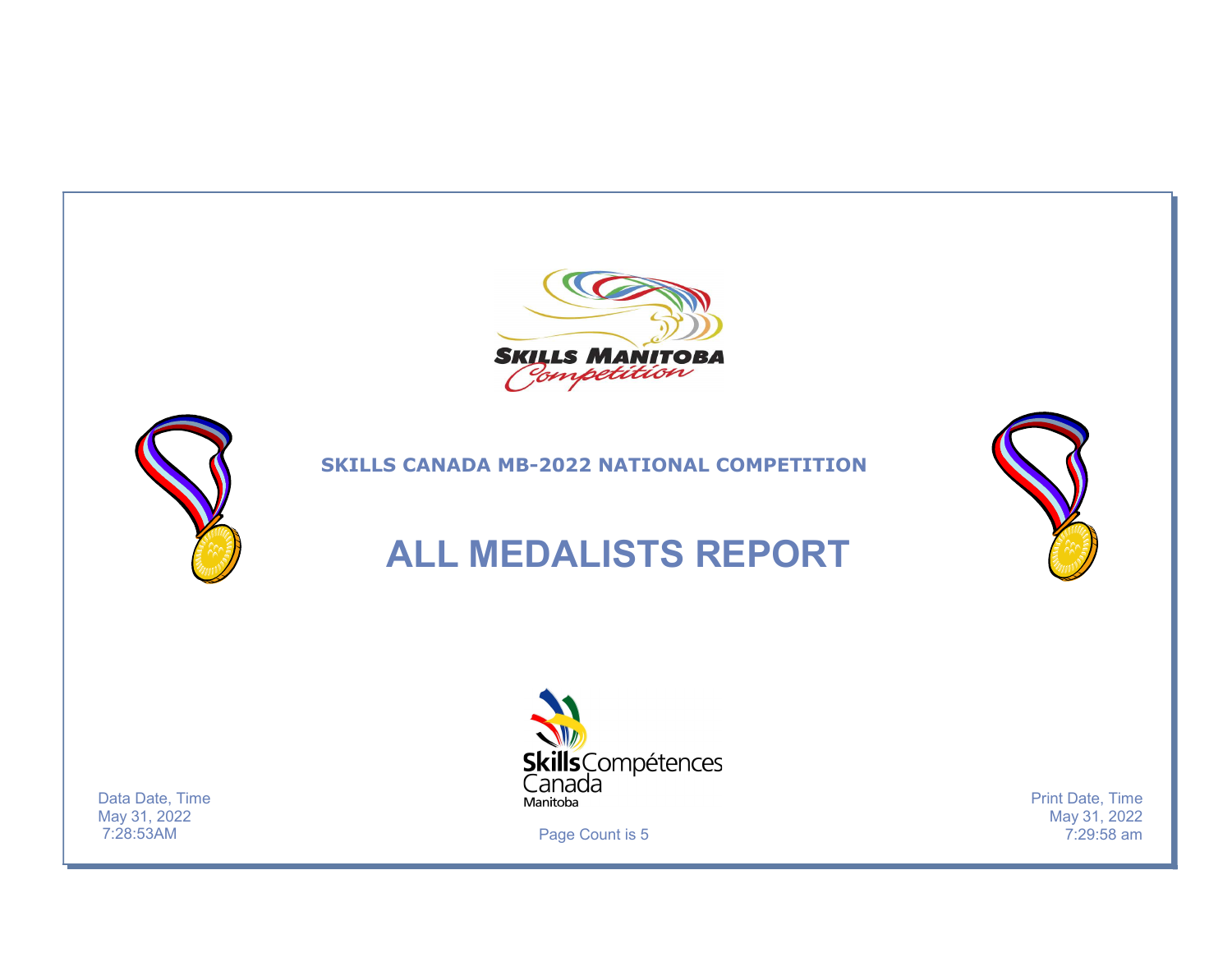

| Ranking       | <b>Students</b>                    |    | <b>Contest Number Name &amp; Level</b> |                                         |
|---------------|------------------------------------|----|----------------------------------------|-----------------------------------------|
|               | 2D Char Computer Animation (2) (S) |    |                                        |                                         |
| Gold          | <b>Bianca Solis</b>                | 88 | 2D Char Computer Animation (2) (S)     | Sisler High School                      |
| Gold          | Kimberly Chau                      | 88 | 2D Char Computer Animation (2) (S)     | Sisler High School                      |
|               | 3D Char Computer Animation (2) (S) |    |                                        |                                         |
| Silver        | Liam Cwiak                         | 87 | 3D Char Computer Animation (2) (S)     | Miles Macdonell Collegiate              |
| Silver        | Brayden Quinn                      | 87 | 3D Char Computer Animation (2) (S)     | Miles Macdonell Collegiate              |
|               | <b>3D Digital Game Art</b>         |    |                                        |                                         |
| Gold          | Dana McCoy                         | 50 | 3D Digital Game Art                    | Think Tank Training Centre              |
|               | <b>Aerospace Technology (PS)</b>   |    |                                        |                                         |
| Bronze        | Yannick Normandeau                 | 14 | Aerospace Technology (PS)              | Red River College Polytechnic           |
|               | <b>Autobody Repair (PS)</b>        |    |                                        |                                         |
| Gold          | Dorrian Selley                     | 13 | Autobody Repair (PS)                   | Red River College Polytechnic           |
|               | <b>Automobile Technology (PS)</b>  |    |                                        |                                         |
| <b>Bronze</b> | Drayke Gray                        | 33 | Automobile Technology (PS)             | Red River College Polytechnic           |
|               | <b>Automobile Technology (S)</b>   |    |                                        |                                         |
| Silver        | James Blyth                        | 33 | Automobile Technology (S)              | Crocus Plains Regional Secondary School |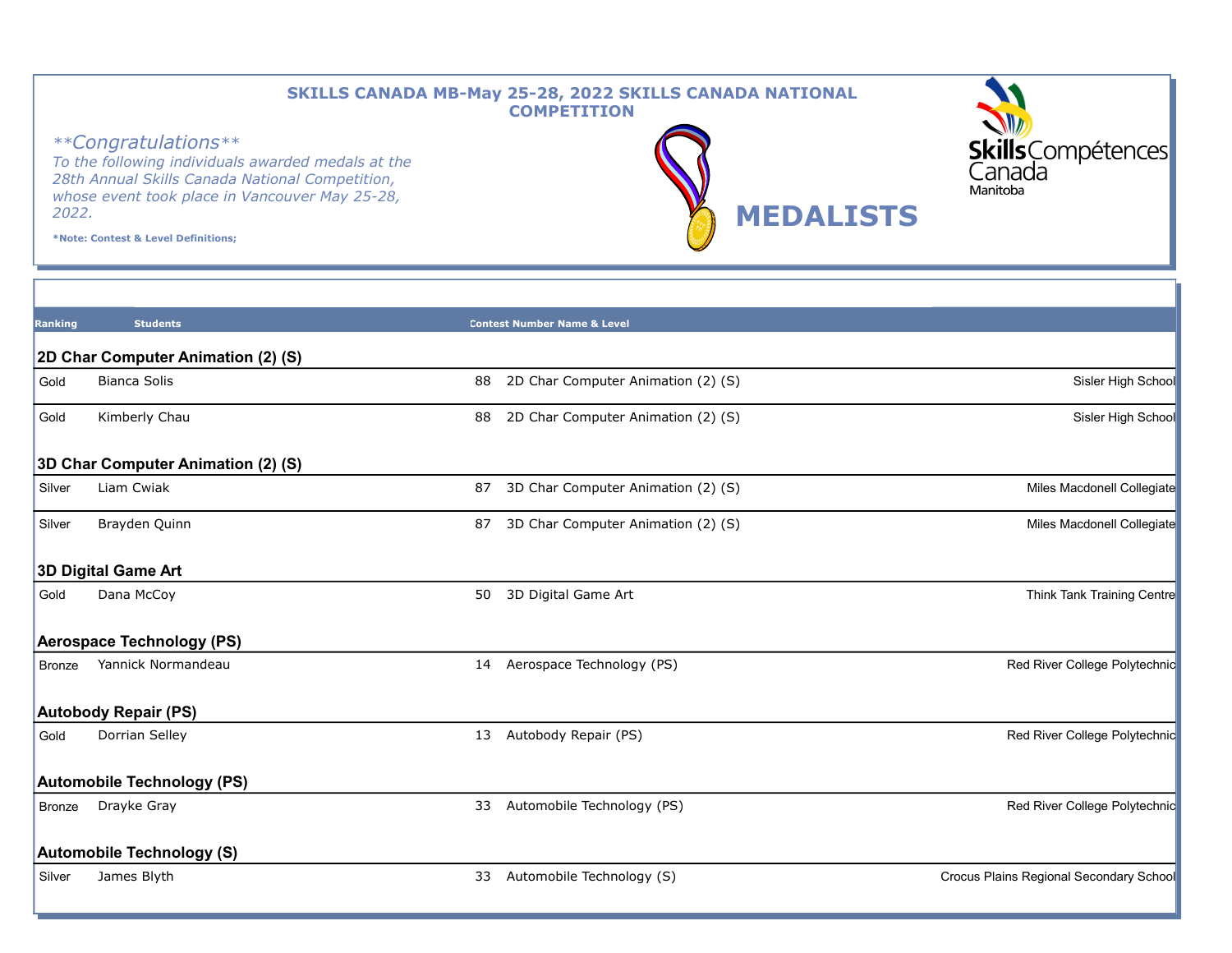| 2022.               | **Congratulations**<br>To the following individuals awarded medals at the<br>28th Annual Skills Canada National Competition,<br>whose event took place in Vancouver May 25-28,<br>*Note: Contest & Level Definitions; |    | <b>SKILLS CANADA MB-May 25-28, 2022 SKILLS CANADA NATIONAL</b><br><b>COMPETITION</b> | <b>MEDALISTS</b> | SkillsCompétences<br>Manitoba           |
|---------------------|-----------------------------------------------------------------------------------------------------------------------------------------------------------------------------------------------------------------------|----|--------------------------------------------------------------------------------------|------------------|-----------------------------------------|
| <b>Ranking</b>      | <b>Students</b>                                                                                                                                                                                                       |    | <b>Contest Number Name &amp; Level</b>                                               |                  |                                         |
| <b>Baking (PS)</b>  |                                                                                                                                                                                                                       |    |                                                                                      |                  |                                         |
| Bronze              | Hollie Rivera                                                                                                                                                                                                         |    | 32 Baking (PS)                                                                       |                  | Red River College Polytechnic           |
| <b>Baking (S)</b>   |                                                                                                                                                                                                                       |    |                                                                                      |                  |                                         |
| <b>Bronze</b>       | Michael Abellera                                                                                                                                                                                                      |    | 32 Baking (S)                                                                        |                  | Kildonan East Collegiate                |
|                     | <b>Bricklaying (PS)</b>                                                                                                                                                                                               |    |                                                                                      |                  |                                         |
| Silver              | Joseph MacDonald                                                                                                                                                                                                      | 20 | Bricklaying (PS)                                                                     |                  | Red River College Polytechnic           |
|                     | <b>Cabinet Making (PS)</b>                                                                                                                                                                                            |    |                                                                                      |                  |                                         |
| Gold                | Derrick Penner                                                                                                                                                                                                        | 24 | Cabinet Making (PS)                                                                  |                  | Red River College Polytechnic           |
|                     | <b>Car Painting (PS)</b>                                                                                                                                                                                              |    |                                                                                      |                  |                                         |
| Silver              | Sabrina Bishop                                                                                                                                                                                                        | 36 | Car Painting (PS)                                                                    |                  | Red River College Polytechnic           |
|                     | <b>CNC Machining (PS)</b>                                                                                                                                                                                             |    |                                                                                      |                  |                                         |
| Bronze              | Ryan Ross                                                                                                                                                                                                             | 06 | CNC Machining (PS)                                                                   |                  | Red River College Polytechnic           |
| <b>Cooking (PS)</b> |                                                                                                                                                                                                                       |    |                                                                                      |                  |                                         |
| Gold                | Vy Le                                                                                                                                                                                                                 |    | 34 Cooking (PS)                                                                      |                  | Red River College Polytechnic           |
|                     | <b>Electronics (PS)</b>                                                                                                                                                                                               |    |                                                                                      |                  |                                         |
| Bronze              | Zachary Gomes                                                                                                                                                                                                         | 16 | Electronics (PS)                                                                     |                  | Manitoba Institute of Trades&Technology |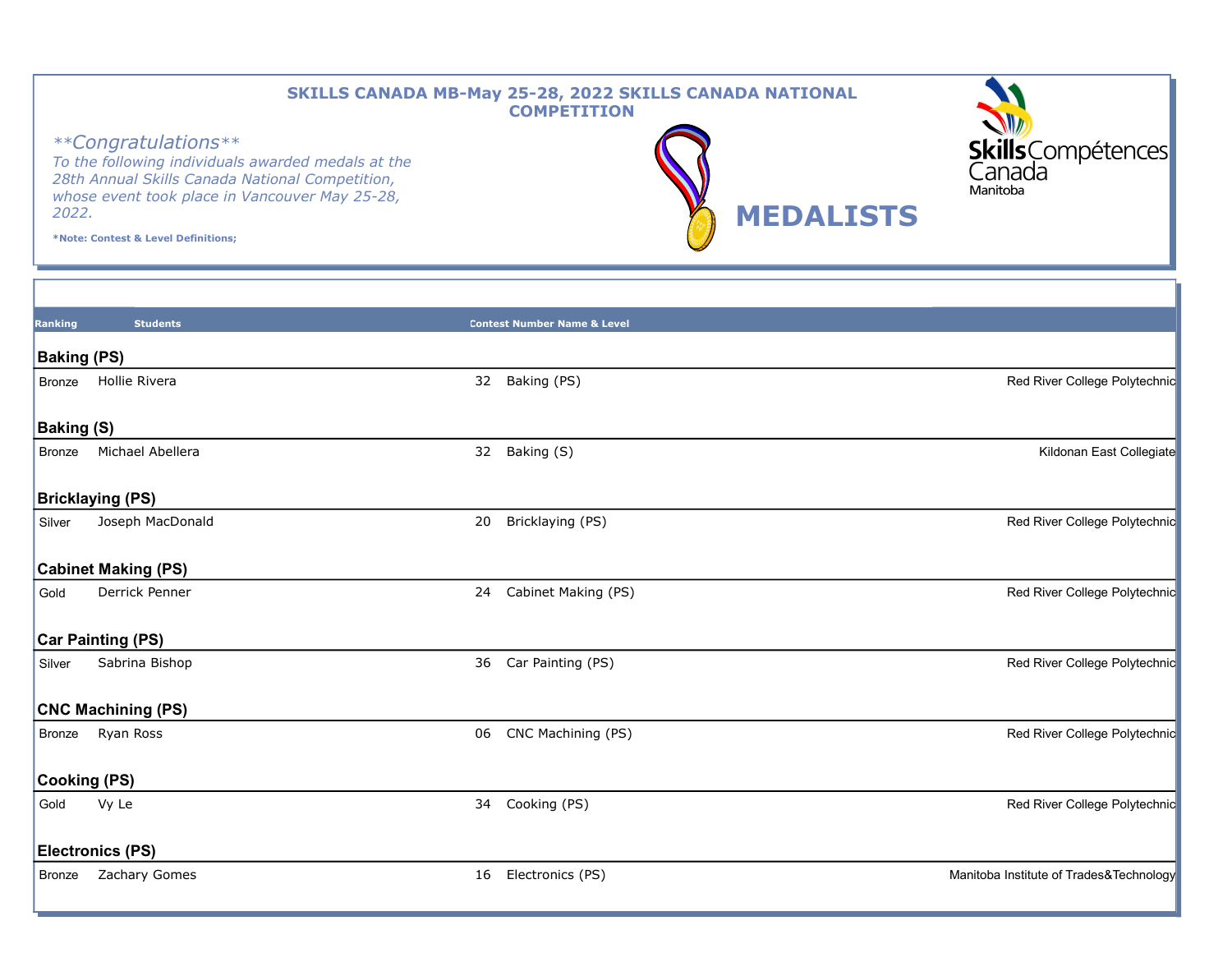